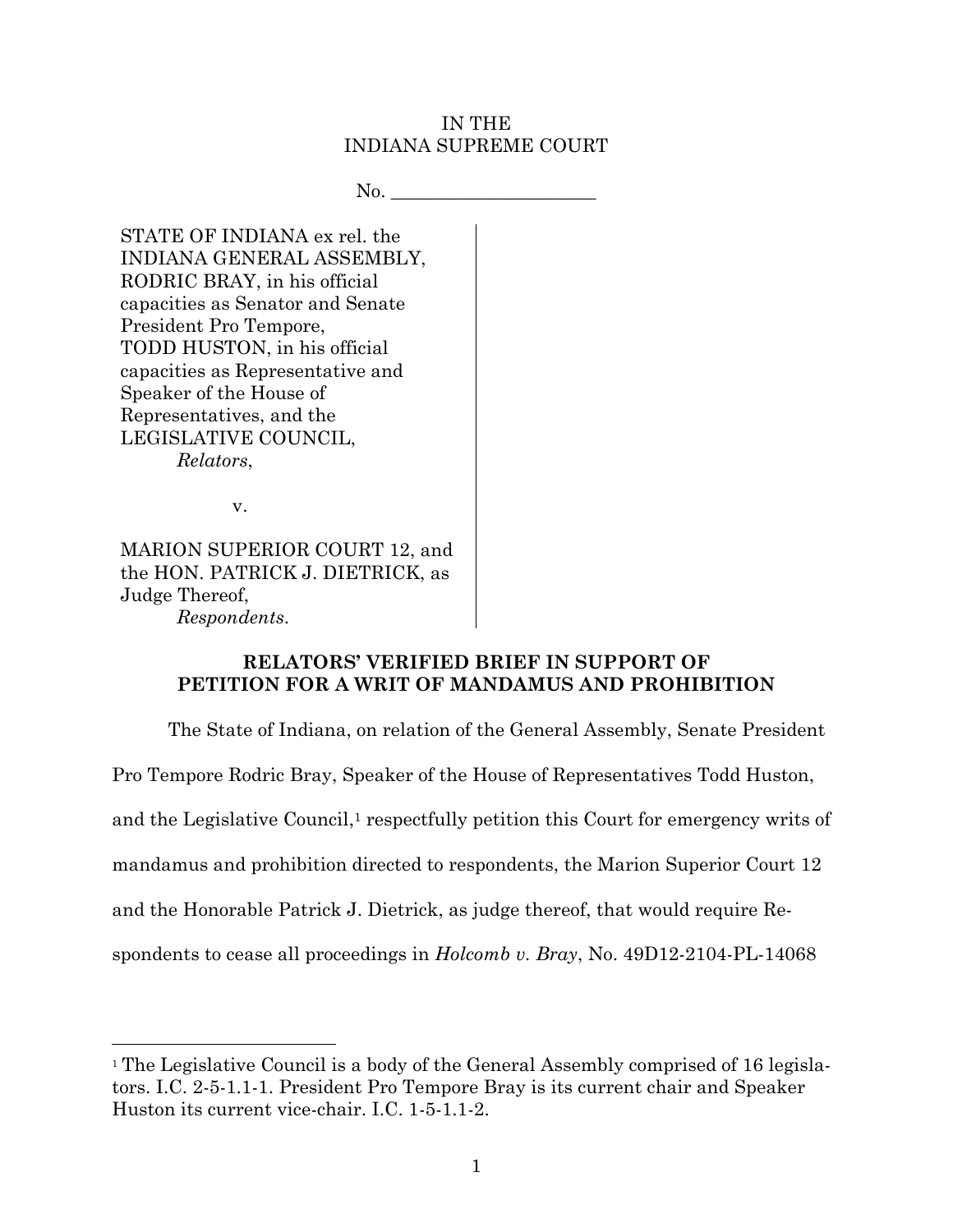immediately. Relators are named defendants in that civil suit despite the General Assembly presently being in session and the Indiana Constitution providing that "Senators and Representatives … shall not be subject to any civil process, during the session of the General Assembly." Ind. Const. art. 4, § 8. Moreover, courts are statutorily required to grant a continuance to members of the General Assembly during an ongoing session when they are named parties in litigation. Ind. Code 2-3- 5-1.

Despite those unambiguous and non-discretionary provisions, the trial court denied Relators' motion to continue, denied Relators' motion for interlocutory appeal under Appellate Rule 14, denied Relators' motion to stay proceedings pending either interlocutory appeal or an original action (resulting in a current deadline of July 27 for Relators to file a responsive pleading), ordered the parties to file dispositive motions by August 6, 2021, and set September 10 as the date for hearing on those dispositive motions.

The trial court's refusal to continue all proceedings in this case until at least 30 days after the legislature adjourns sine die is unconstitutional, contrary to a nondiscretionary statutory directive, and exceeds the trial court's jurisdiction over a coordinate branch of government. By refusing to certify its order for appeal or stay the proceedings, the trial court's decisions threaten to nullify these provisions while depriving Relators of appellate review. These provisions are supposed to prevent legislators from being subject to judicial proceedings while the General Assembly is in session, which means once these proceedings have occurred the damage will have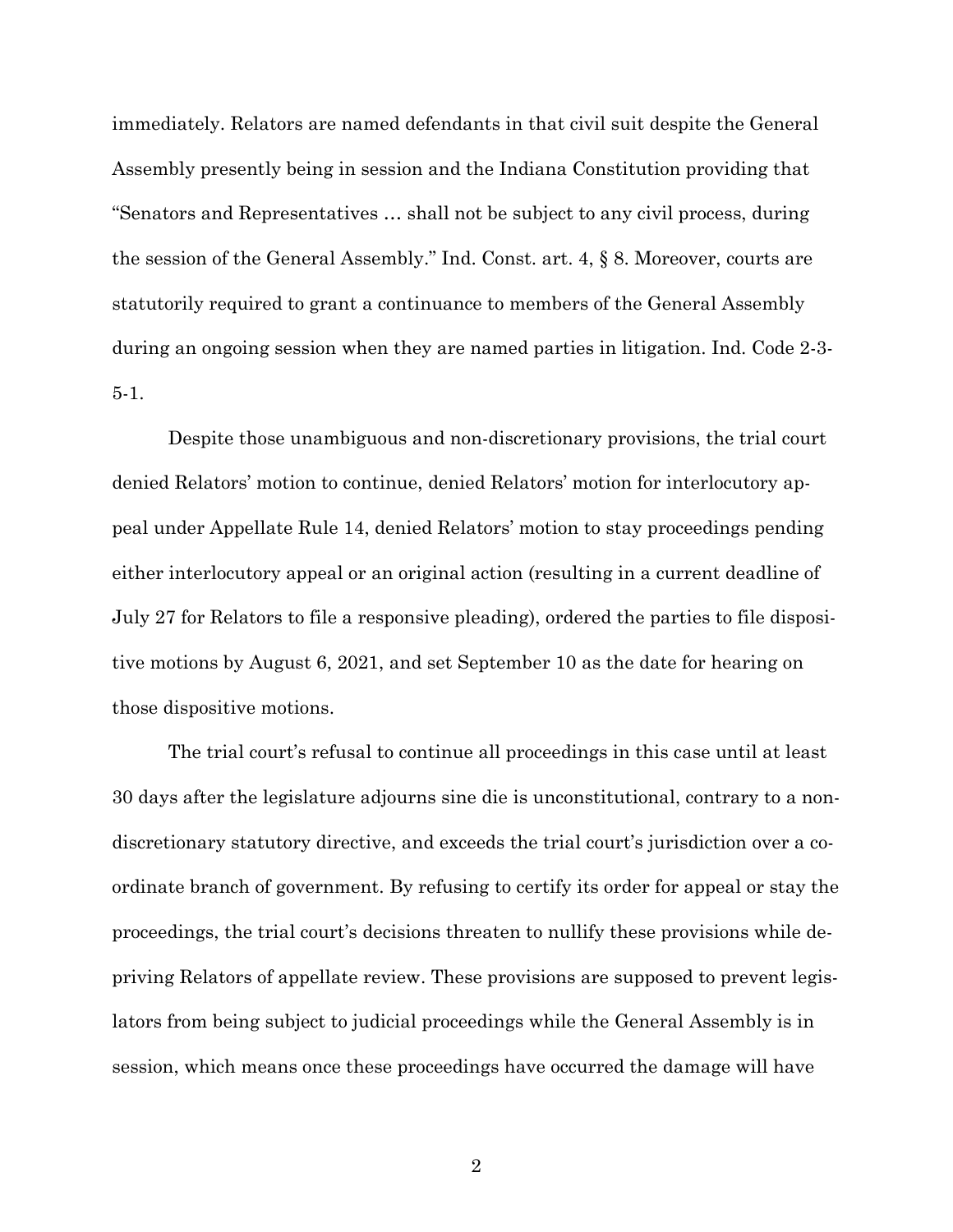been done, no effective relief will be available, and the provisions cannot be vindicated in an appeal of a final judgment. This Court should immediately issue an emergency writ of mandamus and prohibition to stay all proceedings in case number 49D12-2104-PL-14068, and then after full briefing, issue a permanent writ that directs the trial court to grant the continuance mandated by Indiana law.

#### **BACKGROUND**

On April 15, 2021, the General Assembly enacted HEA 1123 over the Governor's veto in part to authorize the Legislative Council to convene an emergency session of the General Assembly when the Governor declares a state of emergency under the Emergency Management and Disaster Law<sup>2</sup> and the Council finds that it is necessary to address the state of emergency with legislative action. I.C. 2-2.1-1.2; *see also* Pub. L. No. 64-2021 §§ 2, 4, 5, 2021 Ind. Acts 731–38. <sup>3</sup> On April 27, 2021, the Governor, acting in his official capacity but without the consent of the Attorney General, retained private counsel and filed suit against the legislative branch of government by naming President Pro Tempore Bray, Speaker Huston, the Legislative Council, and the General Assembly. R.12. The Governor's complaint seeks declaratory and injunctive relief, alleging that HEA 1123 unconstitutionally violates the Governor's authority to call special sessions of the General Assembly and the

l

<sup>2</sup> I.C. 10-14-3

<sup>3</sup> HEA 1123 also dealt with other topics related to emergency operations of government, such as provisions relating to federal economic stimulus funds and a change to the offense level for violations of the Emergency Management and Disaster Law. *See* Pub. L. No. 64-2021 §§ 7, 8.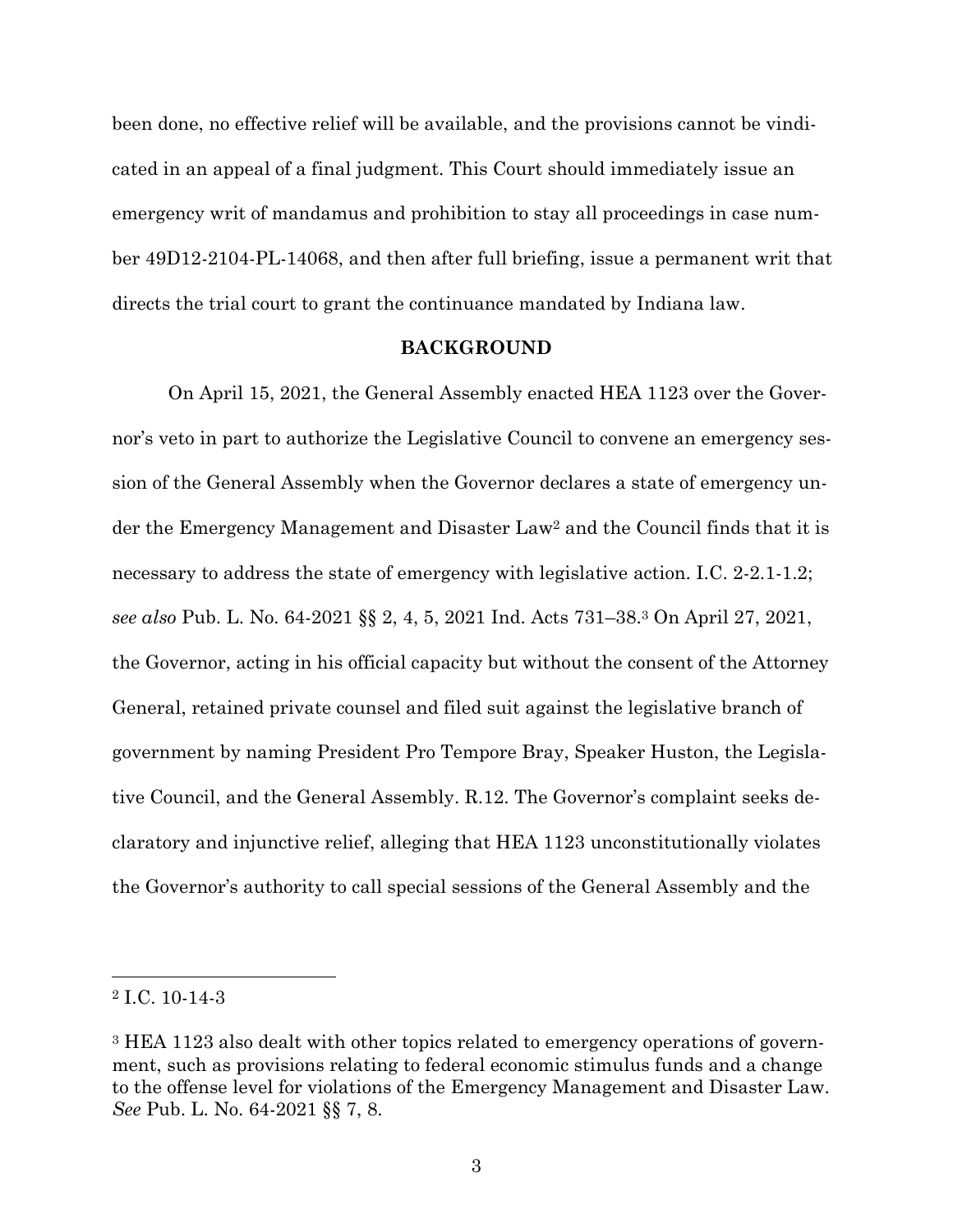distribution of powers. R.20–26; *see also* Ind. Const. art. 3, § 1, art. 4, § 9. That lawsuit is pending in Marion Superior Court 12 before Judge Dietrick in *Holcomb v. Bray*, No. 49D12-2104-PL-14068.

The Office of the Attorney General appeared on behalf of the State of Indiana, including all parties named in their official capacities, and moved to strike the unauthorized appearances and filings of the Governor's private counsel because the Governor did not have the consent of the Attorney General to retain counsel and file suit against the legislative branch as required by Indiana law. R.39–41. In the alternative, the motion requested a continuance of all proceedings until 30 days following the adjournment of the General Assembly session in accordance with Article 4, Section 8 of the Indiana Constitution and Indiana Code section 2-3-5-1. *Id.*

Those provisions preclude the trial court's ongoing proceedings against Relators because the First Regular Session of the 122nd General Assembly is still in session through no later than November 15, 2021. I.C. 1-2.1-1-2(e)(1) (eff. Apr. 26, 2021). While a General Assembly's first regular session typically concludes no later than April 29, the current session was extended until no later than November 15, 2021, owing to the pandemic-delayed results of the 2020 Census, which in turn has delayed the ability of the General Assembly to pass redistricting legislation until late summer and early fall. I.C. 2-2.1-1-2(e)(1); *see also* Pub. L. No. 133-2021 (HEA 1372), 2021 Ind. Acts 1270–78; "Indiana Lawmakers Plan Redistricting Session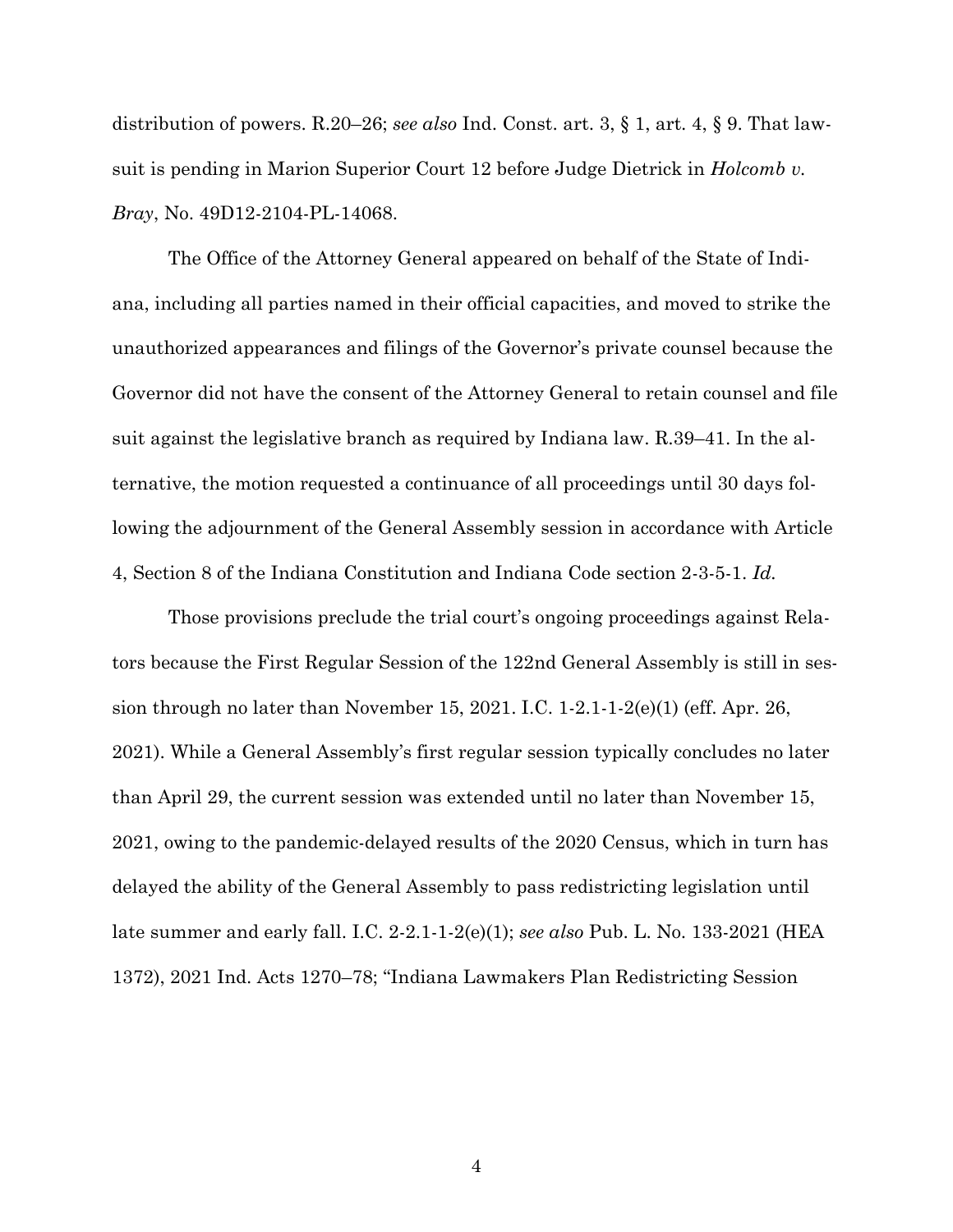Later This Year," [https://apnews.com/article/indiana-redistricting-elections-census-](https://apnews.com/article/indiana-redistricting-elections-census-2020-f8457fd8a34122206e21359cd589b2cd)[2020-f8457fd8a34122206e21359cd589b2cd](https://apnews.com/article/indiana-redistricting-elections-census-2020-f8457fd8a34122206e21359cd589b2cd) (Assoc. Press April 17, 2021).<sup>4</sup>

The trial court denied the motion on July 3, 2021, in an order that was identical to the Governor's proposed order. R.129–47. The trial court concluded that Article 4, Section 8 of the Constitution conflicts with Article 5, Section 16, which provides that "The Governor shall take care that the laws are faithfully executed," and therefore was required to reconcile them to "avoid absurd results." R.144. One such "absurd" circumstance, in the trial court's view, is if a governor's lawsuit against the legislative branch for interfering with his duty to faithfully execute the laws were to be frustrated by delay. *Id.* To hold otherwise, the trial court explained, would lead to "legislative supremacy" and "alter the balance of Indiana's three co-equal branches." R.145. The trial court further concluded that legislative immunity in this instance would not serve the intent of the Speech and Debate Clause of the Constitution because while the General Assembly "is still technically in session," it is, in the trial court's view, "not currently engaged in any legislative activity." R.145–46. Finally, the trial court held that the constitutional protection did not extend to the Legislative Council. R.146.

The court did not address the mandatory continuance required by Indiana Code section 2-3-5-1. R.146–147.

l

<sup>4</sup> Redistricting is constitutionally required for congressional districts every ten years, U.S. Const. art. I, § 2, and for state legislative districts approximately as frequently, *Reynolds v. Sims*, 377 U.S. 533, 583–84 (1964).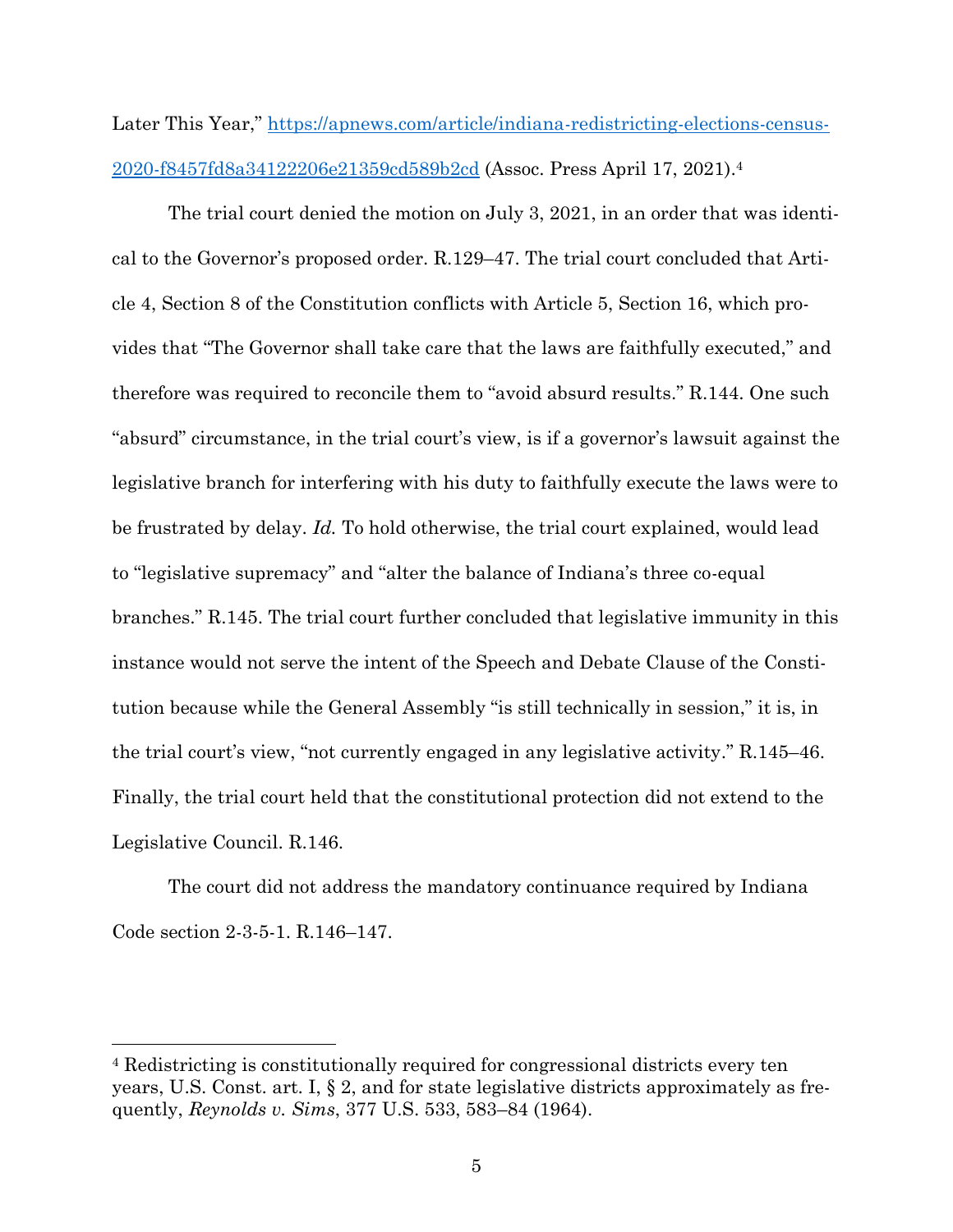Three days later, on July 6, 2021, Relators moved to certify the order for interlocutory appeal under Appellate Rule 14(B). R.150. Relators also moved the court to stay all trial court proceedings pending a resulting interlocutory appeal or original action that would likely be filed absent Rule 14(B) certification. On July 20, 2021, the trial court, without explanation, denied both the motion to certify the case for interlocutory appeal and to stay proceedings. R.180, 182. As a result, Relators' answer to the complaint is currently due on July 27, 2021, R.180, which is the latest date to which the Governor would agree. On July 23, 2021, Relators filed a motion for an extension of an additional 30 days to file a responsive pleading so that this Court could adjudicate this mandamus petition without the need for an emergency writ; the Governor has indicated his objection to that motion. R.184.

Relators now petition this Court for a writ of mandamus directing the trial court to continue proceedings until at least 30 days after the General Assembly is no longer in session as required by the laws and Constitution of the State of Indiana.

### **AUTHORITIES RELIED UPON**

Pursuant to Original Action Rule 3(B), Relators list the following verbatim authorities upon which they rely:

#### **Indiana Constitution Article 4, Section 8**

Senators and Representatives, in all cases except treason, felony, and breach of the peace, shall be privileged from arrest, during the session of the General Assembly, and in going to and returning from the same; and shall not be subject to any civil process, during the session of the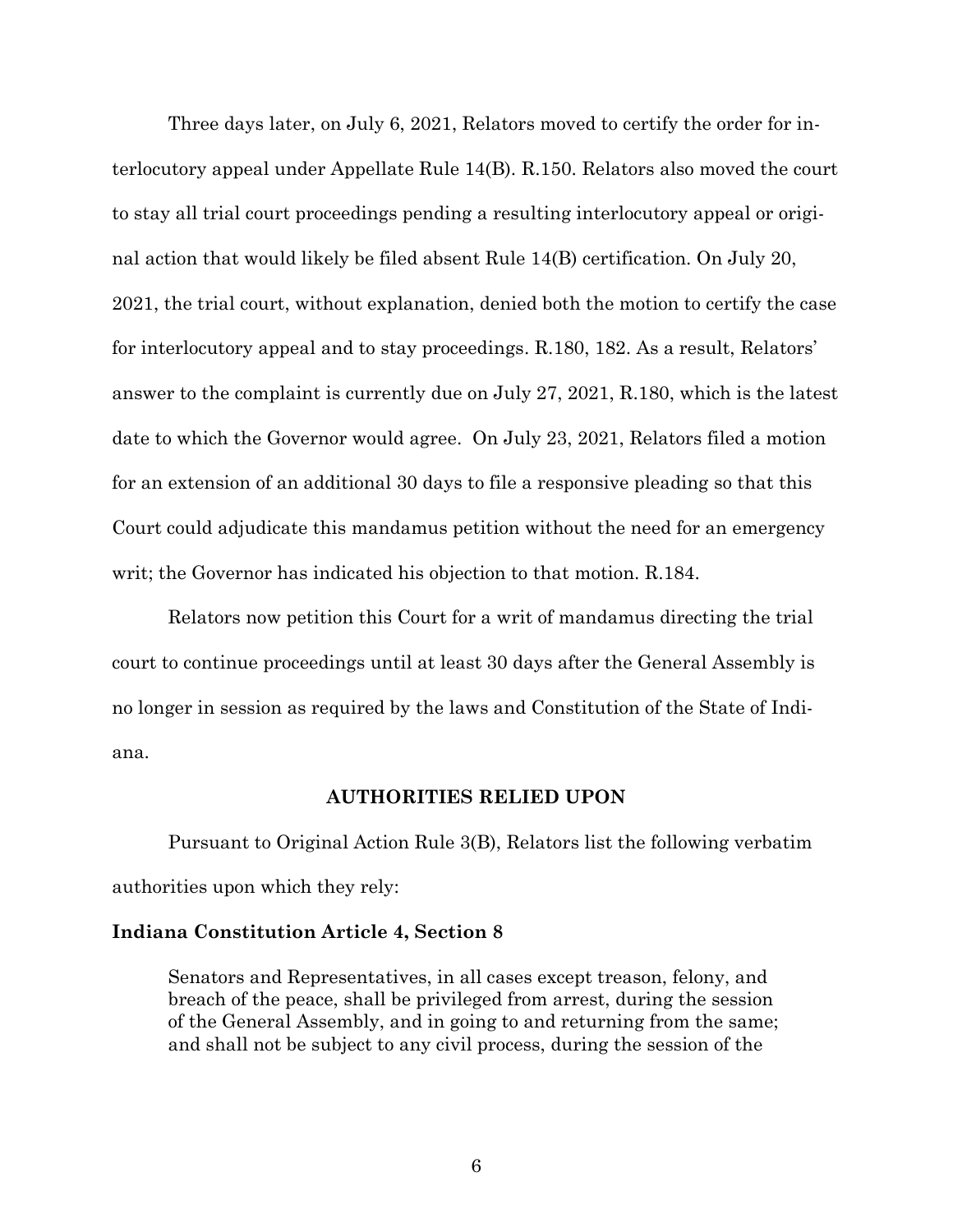General Assembly, nor during the fifteen days next before the commencement thereof. For any speech or debate in either House, a member shall not be questioned in any other place.

### **Indiana Constitution Article 4, Section 9**

The sessions of the General Assembly shall be held at the capitol of the State, commencing on the Tuesday next after the second Monday in January of each year in which the General Assembly meets unless a different day or place shall have been appointed by law. But if, in the opinion of the Governor, the public welfare shall require it, he may, at any time by proclamation, call a special session. The length and frequency of the sessions of the General Assembly shall be fixed by law.

### **Indiana Code § 2-3-5-1**

Whenever a:

- (1) party to a civil action;
- (2) defendant in a criminal action; or
- (3) party in an administrative adjudication before a state or local governmental entity;

shall, in person or by attorney, move the court or other governmental entity before which such action is pending for a continuance on the grounds that said party or defendant, or his or her attorney, is a member of the general assembly of the state of Indiana, the court or other governmental entity shall grant such motion for a continuance to a date not sooner than thirty (30) days following the date of adjournment of the session of the general assembly during which such cause of action has been set or rule has been made returnable.

### **Indiana Code § 2-2.1-1-2(e)(1)**

The first regular session of each term of the general assembly shall adjourn sine die as follows: (1) Not later than November 15 in calendar year 2021.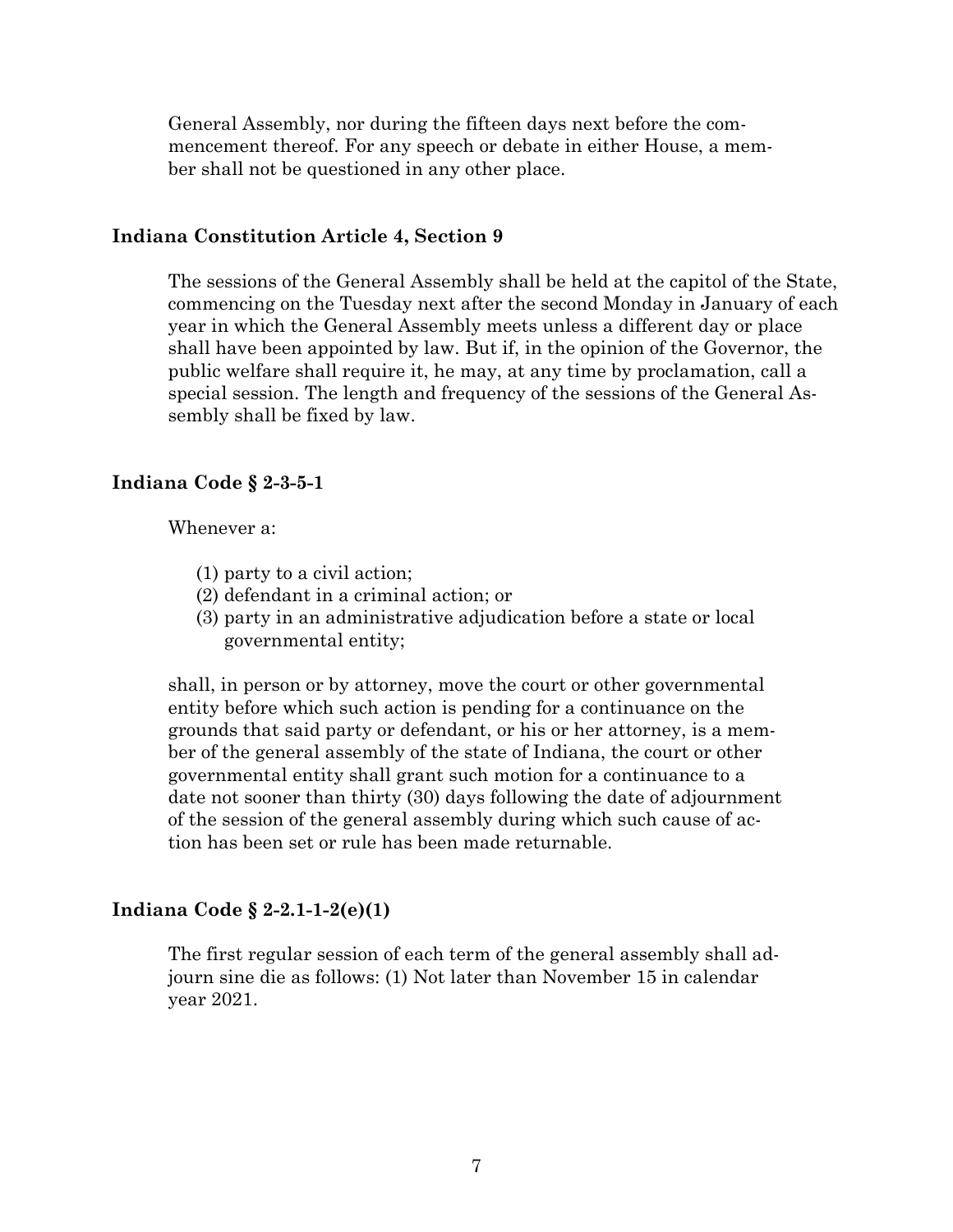#### *Ratliff v. Cohn***, 693 N.E.2d 530, 536 (Ind. 1998)**

Noticeably absent from the text of Article 9, Section 2 is any adjective designating inclusivity, such as "*all* juvenile offenders," "*every* juvenile offender," "*any* juvenile offender," or "*each* juvenile offender." This absence despite the fact that such adjectives were employed in many, if not most, other constitutional provisions.

# *Price v. Indiana Dep't of Child Services***, 80 N.E.3d 170, 175 (Ind. 2017) (citations omitted).**

Judicial mandate is appropriate only when two elements are present: (1) the defendant bears an imperative legal duty to perform the ministerial act or function demanded and (2) the plaintiff "has clear legal right to compel the performance of [that] specific duty."

# *KS&E Sports v. Runnels***, 72 N.E.3d 892, 898–99 (Ind. 2017) (citations omitted)**

If a statute is clear and unambiguous, we put aside various canons of statutory construction and simply "require that words and phrases be taken in their plain, ordinary, and usual sense." Indeed, "[c]lear and unambiguous statutes leave no room for judicial construction." We will find a statute ambiguous and open to judicial construction only if it is subject to more than one reasonable interpretation.

#### **ARGUMENT**

The trial court has exceeded its jurisdiction by refusing to continue legal proceedings against legislators during a session of the General Assembly. The Constitution privileges sitting legislators against all civil process while the General Assembly is in session. There is no textual or historical basis for the trial court's conclusion that claims brought by the Governor are excluded from this unambiguous constitutional mandate. Nor can the trial court ignore the statutory enactment of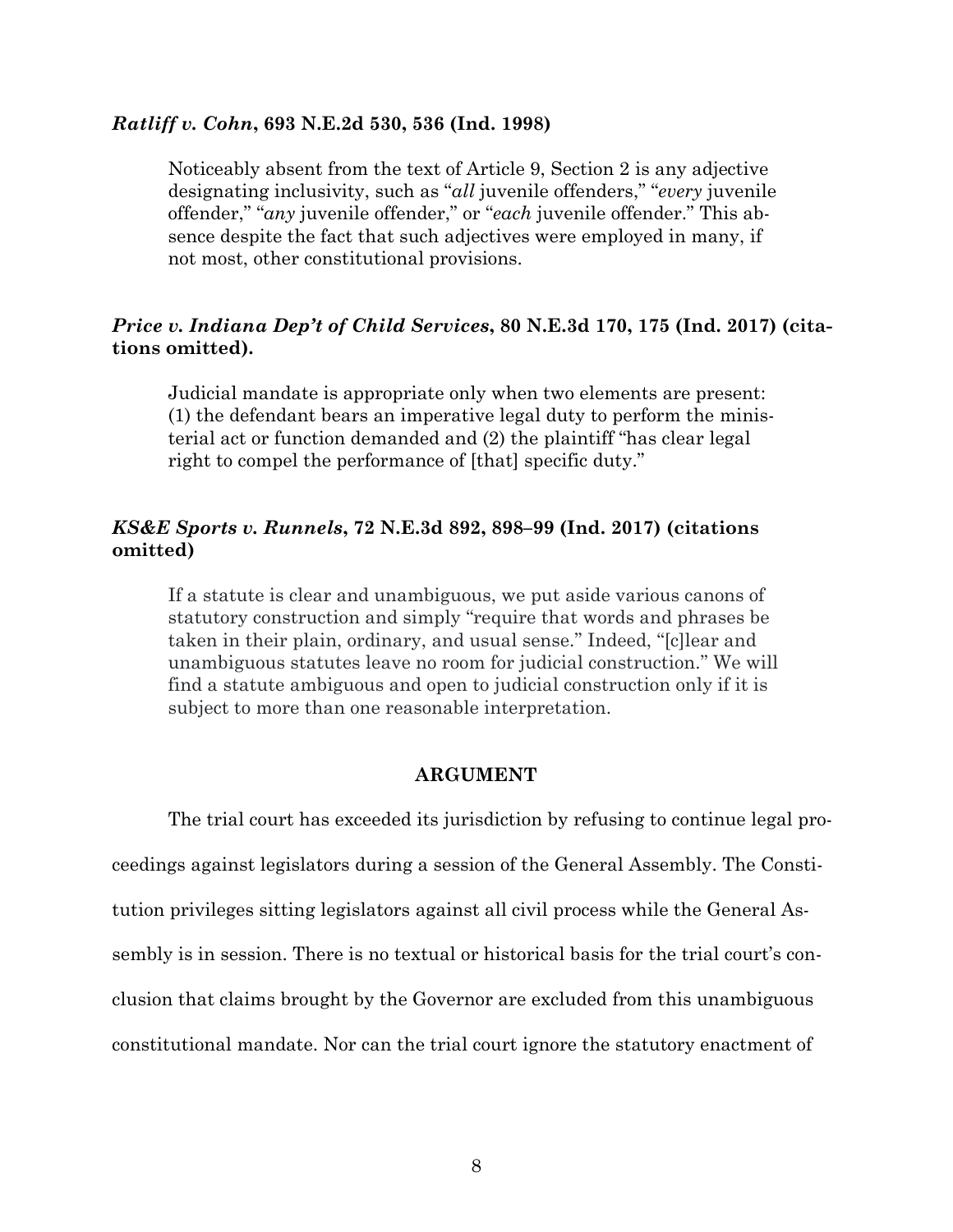that immunity in Indiana Code section 2-3-5-1, which requires the court to continue all proceedings until not less than 30 days after the General Assembly adjourns.

#### **A. The Trial Court Must Grant the Legislators a Continuance**

Indiana law gives the trial court no discretion to deny the Legislators a continuance. The Indiana Constitution provides that neither Senators nor Representatives shall be subject "to any civil process" during the session of the General Assembly and the 15 days prior except for cases of "treason, felony, and breach of the peace." Ind. Const. art. 4, § 8. This grant of temporary immunity precludes Indiana's courts from exercising jurisdiction over members of the General Assembly while it is in session. The General Assembly further solidified the Constitution's grant of immunity when it provided for a mandatory continuance of any judicial or administrative proceeding until 30 days following the adjournment of the session of the General Assembly when a party or their counsel is a member of the General Assembly. I.C. 2-3-5-1. Neither law gives the trial court any discretion; rather their plain text requires the trial court to apply them as written.

There is no support in the history or the text of the Constitution for the trial court's conclusion that cases implicating separation of powers are excluded from the reach of the Constitution's grant of immunity to legislators while the Legislature is in session. To the contrary, Article 4, Section 8 expressly applies to "any civil process" and "in all [criminal] cases except treason, felony, and breach of the peace." These express and narrow limitations on the reach of immunity show how there is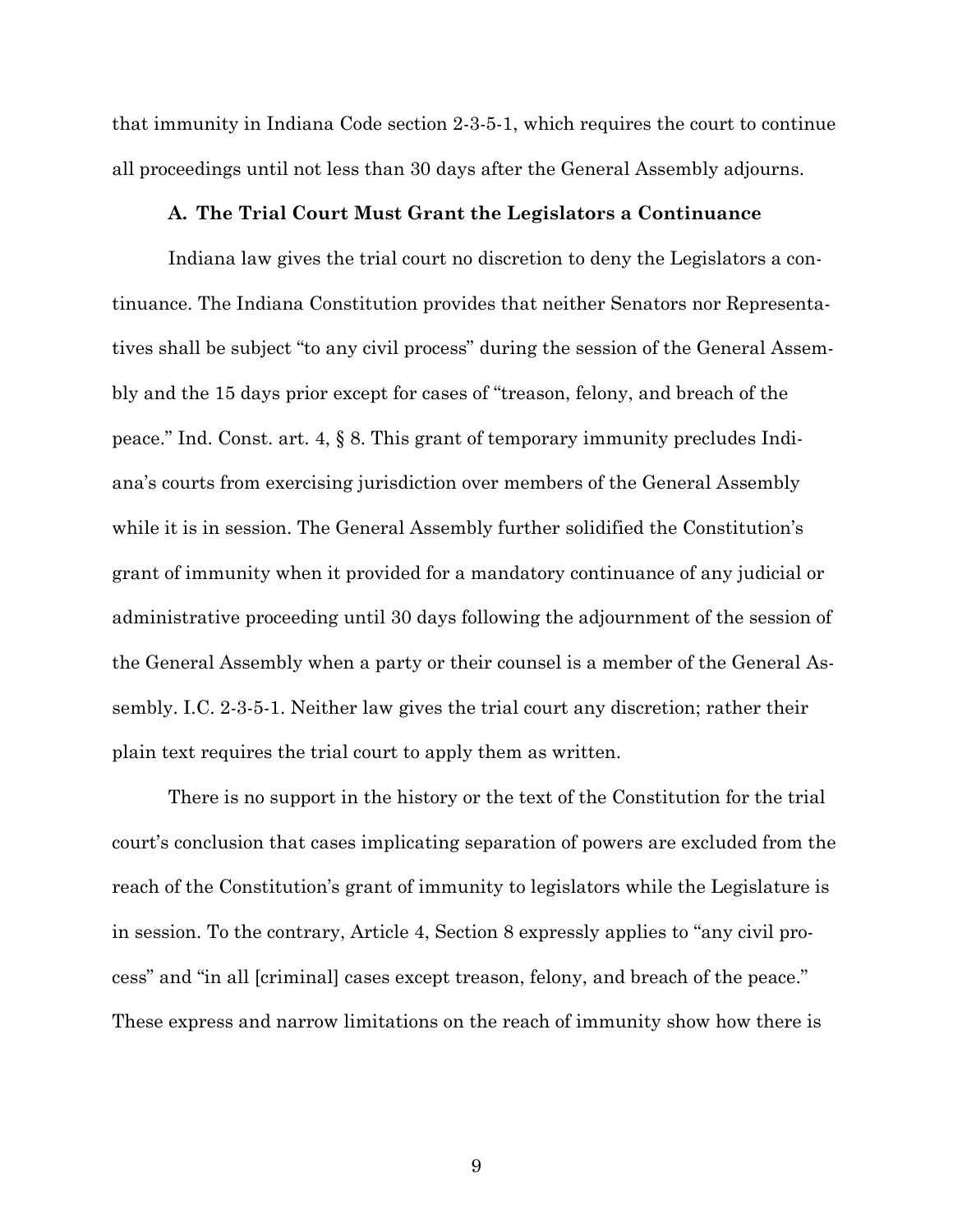no textual support for the trial court's limitation on "any civil process" also to exclude, somehow, claims between the executive and legislative branches of government, even in constitutional disputes. *See Ratliff v. Cohn*, 693 N.E.2d 530, 536–37 & n.8 (Ind. 1998) (noting the significance in adjectives denoting inclusivity for purposes of interpreting the Indiana Constitution). If Article 4, Section 8 immunity were intended to be so limited, then the Constitution would expressly say so. Indeed, in the same provision, the privilege against arrest is limited to claims that do not involve treason, felony, or breach of the peace. The absence of a similar restriction on civil process confirms the immunity reaches "any civil process," including the Governor's claims.

### **B. The Legislators' Rights Do Not Conflict with the Governor's Duty**

The trial court concluded that it could set aside the legislators' rights under Article 4, Section 8 because they supposedly conflict with the Governor's duty under Article 5, Section 16 to "take care that the laws are faithfully executed." R.144. In the trial court's view, courts must have the power to realign the Constitution's provisions to "avoid absurd results." R.144. But there is no ambiguity, conflict, or tension between a grant of temporary immunity from civil process to legislators while the Legislature is in session and a command to the Governor to faithfully execute the laws passed by the Legislature. The Governor's duty to execute the laws faithfully is not impaired in any conceivable way if his lawsuit is postponed for several months.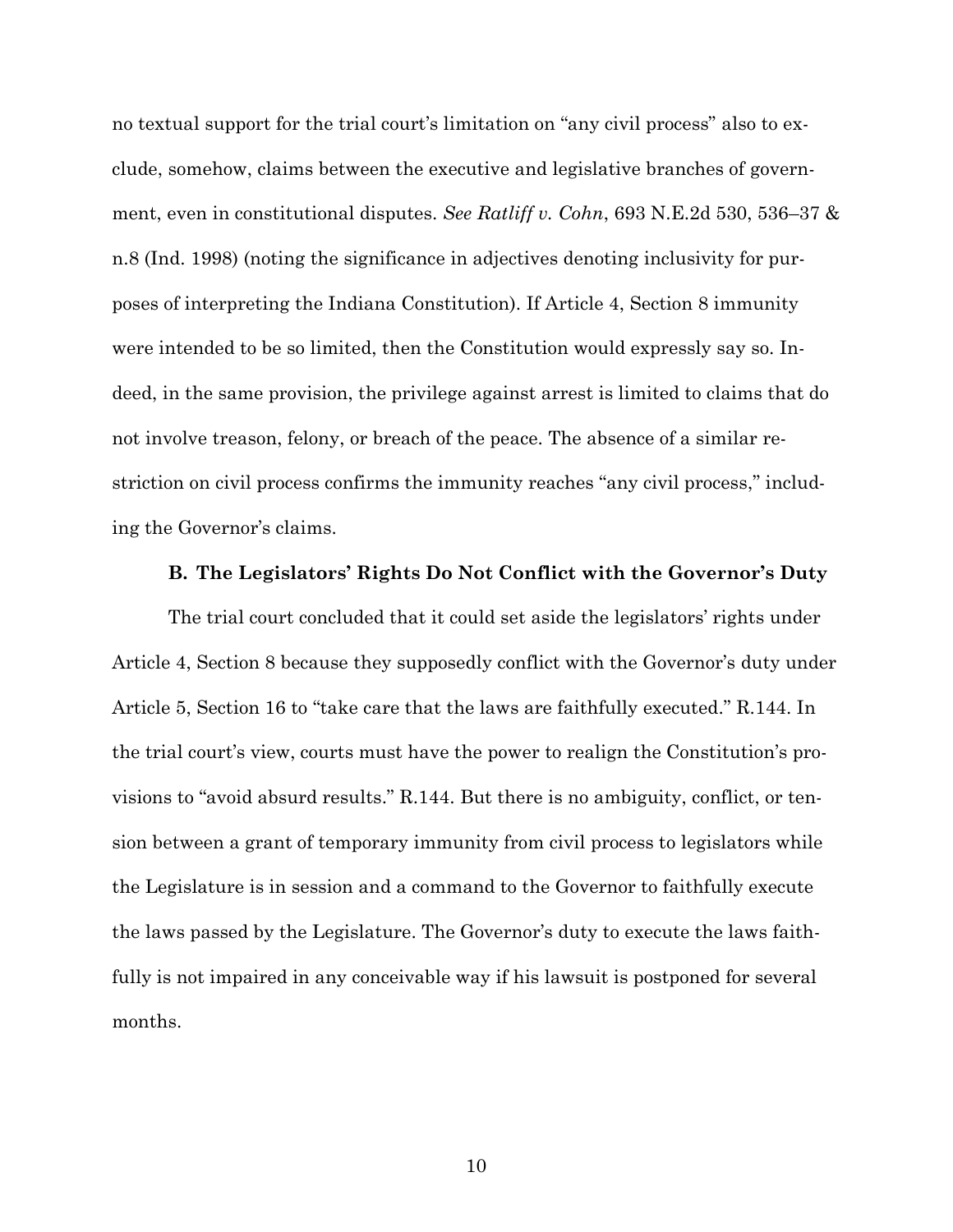First, whatever level of gubernatorial authority is implied in the Take Care Clause, there is no precedent for the proposition that it includes any sort of right to litigate, let alone to sue to enjoin the General Assembly from meeting, much less to sue *while the General Assembly is still in session.*

Second, the "absurd results" doctrine is not a rule for courts to disregard constitutional provisions that are inconvenient to a party or make an unsatisfying result. The more appropriate canon of construction—to the extent one is appropriate where the text is unambiguous as here, *see KS&E Sports v. Runnels*, 72 N.E.3d 892, 898–99 (Ind. 2017)—is the canon that the specific controls the general. So even if a governor has a general Take Care Clause right to sue the legislature to enforce the Constitution, the legislature has a much more specific right to temporary immunity from service of process and litigation while it is in session. "Absurd results"—which cannot be found here in any event—has nothing to do with it.

Third, HEA 1123 is irrelevant to the governance of the state while the General Assembly is in session, which also happens to be the parameter of the constitutional immunity from service and the statutory right of continuance being advanced here. Again, the underlying dispute is about whether the General Assembly can call an emergency session in limited circumstances or whether only the Governor has the exclusive power to call the legislature into sessions between regular sessions. But under HEA 1123, emergency sessions cannot be called unless (1) the legislature is out of session, and (2) the Governor declares a state of emergency. So whatever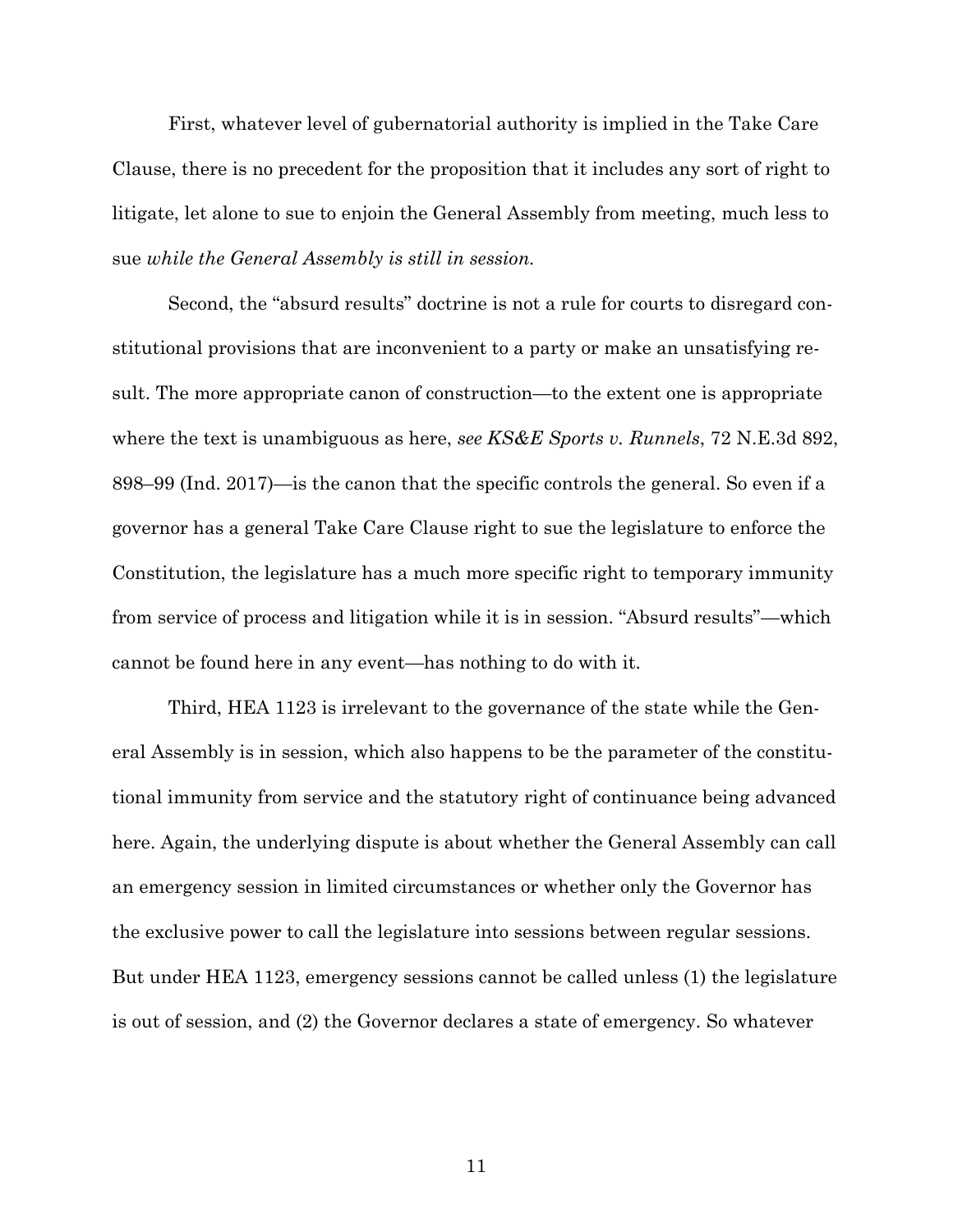theoretical harm HEA 1123 might do to the Governor, it cannot possibly occur during the same time that the legislators are entitled to their continuance. So to underscore the point, there is no "absurd result"—let alone a compelling judicial need to alter the plain terms of the Constitution—while the General Assembly remains in session.

Finally, even when the General Assembly has adjourned sine die, the theoretical harm to the Governor by the General Assembly being able to call itself into session to address a state of emergency could not actually occur until the Governor declared a state of emergency *and* the Legislative Council deemed it necessary to call an emergency session. Yet the General Assembly is still in session, its next session will begin in the middle of November 2021, and it is scheduled to adjourn sine die from that session no later than March 14, 2022. I.C. 2-2.1-1-3. No extraordinary need exists for the trial court to adjudicate the Governor's lawsuit while the General Assembly is in session; there is no risk of even theoretical infringement on the Governor's authority until after the Legislature adjourns, at which time the immunity from civil process ends.

#### **C. The Trial Court Misapprehends the Purpose of Article 4, Section 8**

Nor is there any support for the trial court's conclusion that the grant of immunity applies only to those claims raised against legislators in their individual capacities. R.146. Article 4, Section 8 plainly applies to "any civil process," and nothing in the text creates or even implies a limitation to claims against legislators in their individual capacities. Inferring such a limit would leave the General Assembly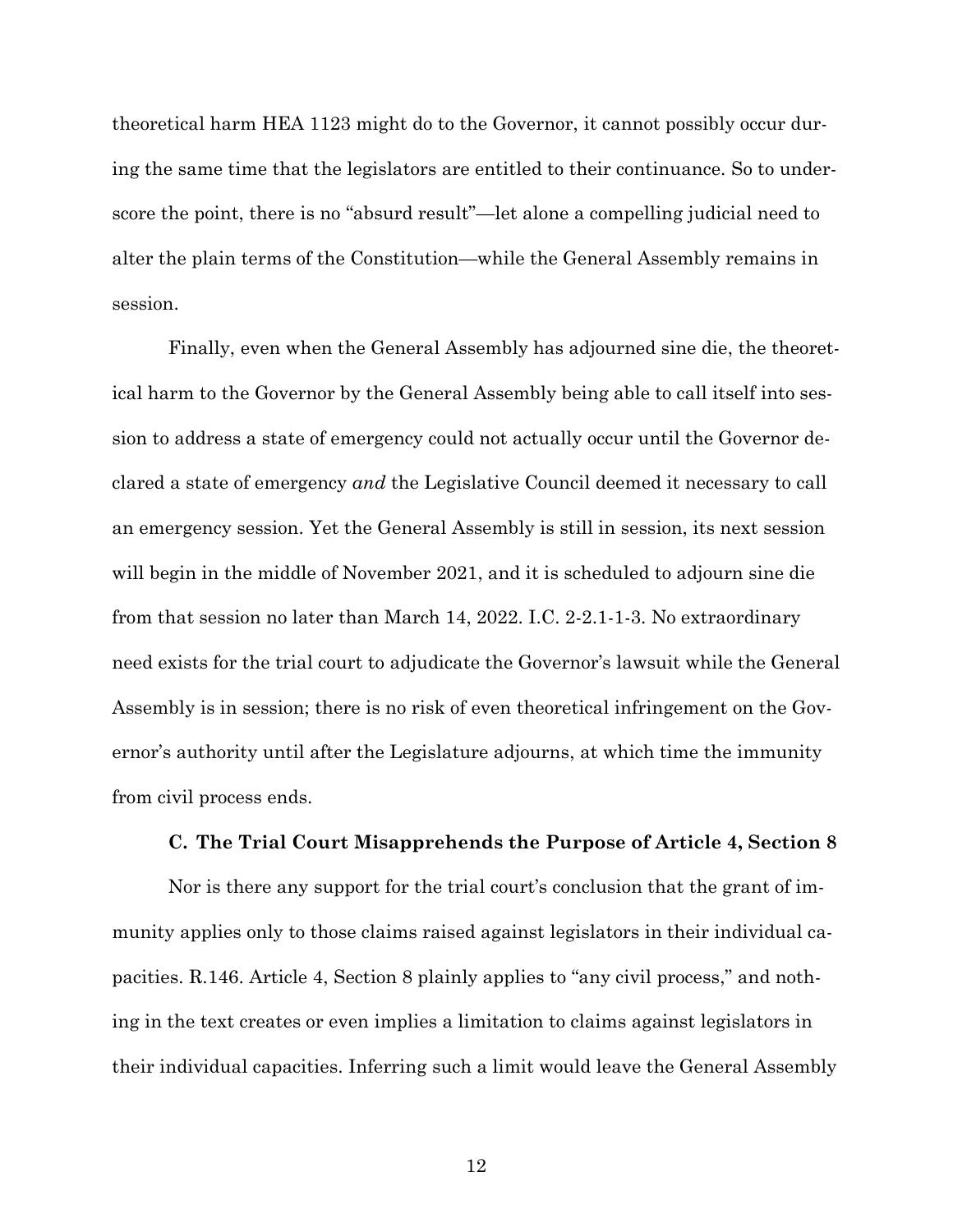and its legislators open to suit by anyone while the General Assembly is in session. And in all events, the statutorily mandated continuance applies when a legislator is either a party to the suit *or* counsel to a party, I.C. 2-3-5-1, which further confirms that it does not depend on the capacity in which the Legislator is sued.

Relators will suffer extreme hardship if writs of mandamus and prohibition are not granted. The immunity granted by Article 4, Section 8 protects the Legislature from all civil process while it is in session. But that immunity is lost when a trial court refuses to continue its proceedings and requires members of the Legislature to attend to litigation while the Legislature remains in session.

Article 4, Section 8's grant of immunity applies for the duration of the General Assembly's session—however long that session may be. The 1970 amendment to Article 4, Section 9 empowered the General Assembly to determine "[t]he length and frequency" of its session by law where previously that section allowed only biennial sessions. And at the same time, the people amended Article 4, Section 29 to eliminate the duration limitations of legislative sessions. Yet while the people have authorized the General Assembly to set the length of its sessions, they have not amended Section 8 to remove the General Assembly's immunity from civil process while it remains in session. Article 4, Section 8's immunity applies so long as the General Assembly is in session, and it is up to the people to amend the Constitution to achieve another result.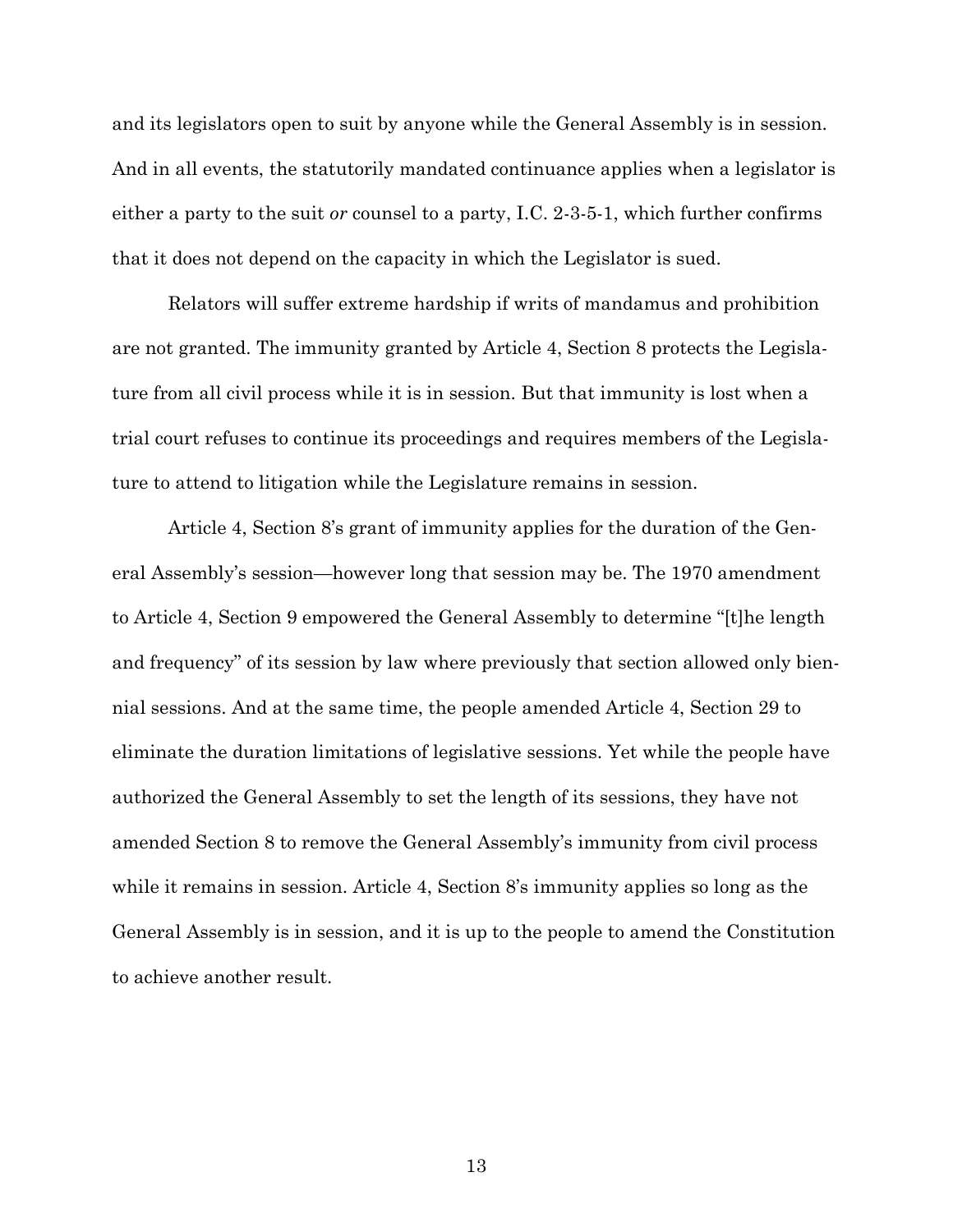Applying the plain text of Article 4, Section 8 serves its intended end. The General Assembly is in session and can consider bills at any time. The entire purpose of the session extension bill, HEA 1372, signed into law by the Governor on April 26, 2021 (just a day before he filed the underlying lawsuit), was to allow the General Assembly to undertake the lengthy process of legislative redistricting in later summer and early fall. "Legislators Invite Public to Statewide Redistricting Meetings Aug. 6-7, Aug. 11," https://www.indianasenaterepublicans.com/legislatorsinvite-public-to-statewide-redistricting-meetings-aug-6-7-aug-11 (July 22, 2021). The public hearings begin on August 6, the same day that the trial court has ordered the parties file motions for summary judgment, R.148, which means that the redistricting work will occur throughout the same timeframe as the merits of the underlying suit are litigated below. R.148. The trial court's order improperly permits disruptive lawsuits in the face of such core legislative activities based on a judicial assessment of whether the members of the General Assembly will be doing anything worthwhile during this litigation. The General Assembly indisputably is empowered by the Constitution to set "the length and frequency of its sessions," *see*  Ind. Const. Art. 4, §9, so the judiciary should not hinge its enforcement of any legislator's rights on a judge's subjective view of how busy the legislative schedule is or will be.

The Constitution does not permit the courts to supervise the work of legislators, nor does it require a legislator to justify the General Assembly's work to anyone before enjoying the protection of Article 4, Section 8. The trial court erred by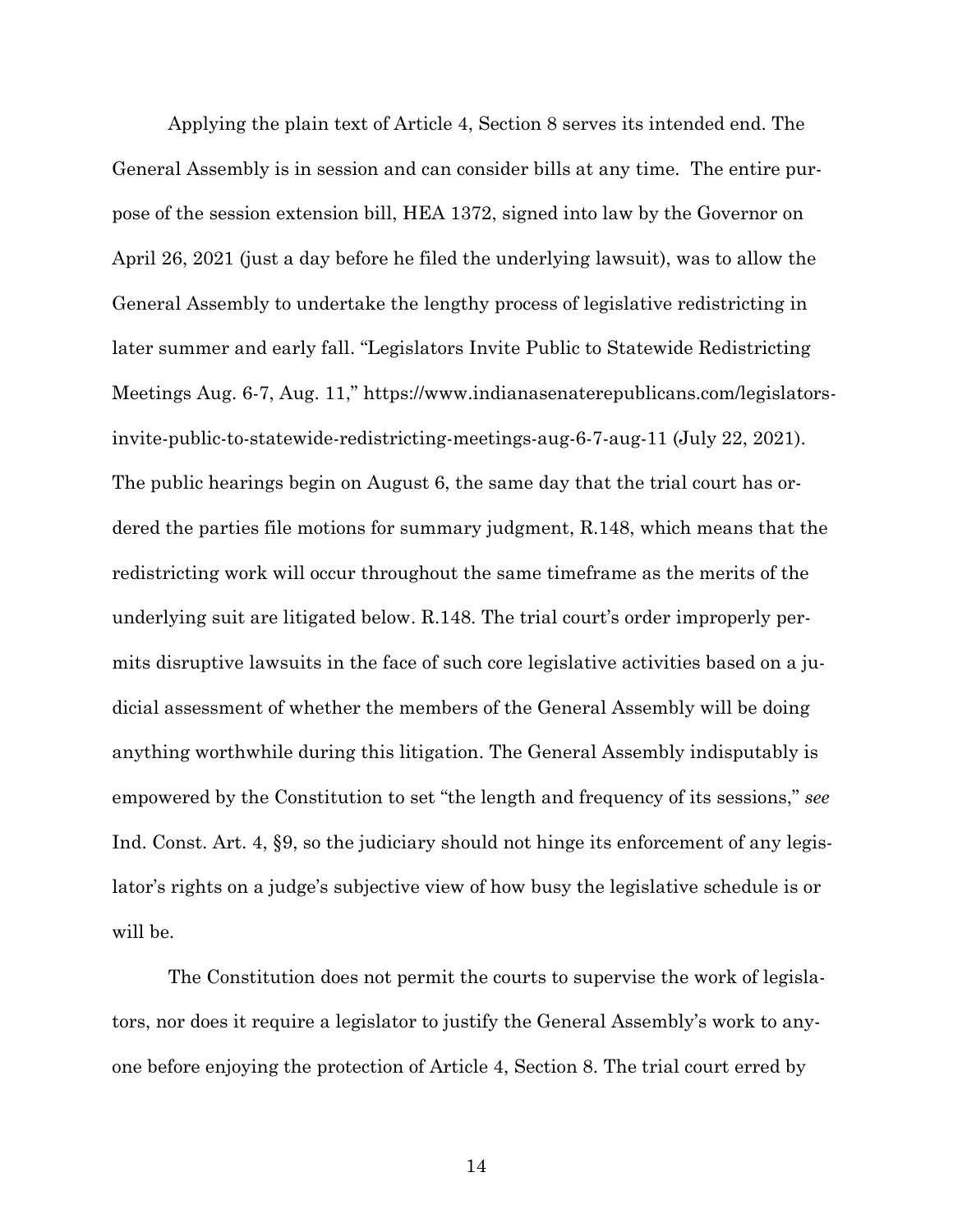discounting the work of a co-equal branch of government and exceeded its jurisdiction in refusing to apply the unambiguous and plain language of the Indiana Constitution.

#### **D. Granting a Continuance Does Not Create "Legislative Supremacy"**

The overarching concern of the trial court was that honoring the legislative immunity in this case would result in "legislative supremacy."The Constitution accomplishes equality among the branches of government by distributing rights, duties, obligations, and privileges among the three branches. Article 4, Section 8 is one of those rights afforded to the legislature precisely to keep that branch independent from the other two. The Legislators here merely ask for their constitutional right to be honored in an equal and neutral fashion. Yet the trial court concluded that the governor's decision about how to carry out his duties takes precedence over the legislator's constitutional right to be temporarily free from civil process while it is in session performing its constitutional responsibilities. That approach does not guarantee *co-equal* branches; it makes the legislative branch subservient to the other two on those branches' own terms. Only a straightforward application of Article 4, Section 8 ensures that the legislature's equality is honored in this case and others.

#### **E. Indiana Code § 2-3-5-1 Separately Requires a Continuance**

Distinct from the application of Article 4, Section 8, Indiana law provides for a mandatory continuance when a party is or is represented by a member of the General Assembly. I.C. 2-3-5-1. The trial court did not address the statute in its order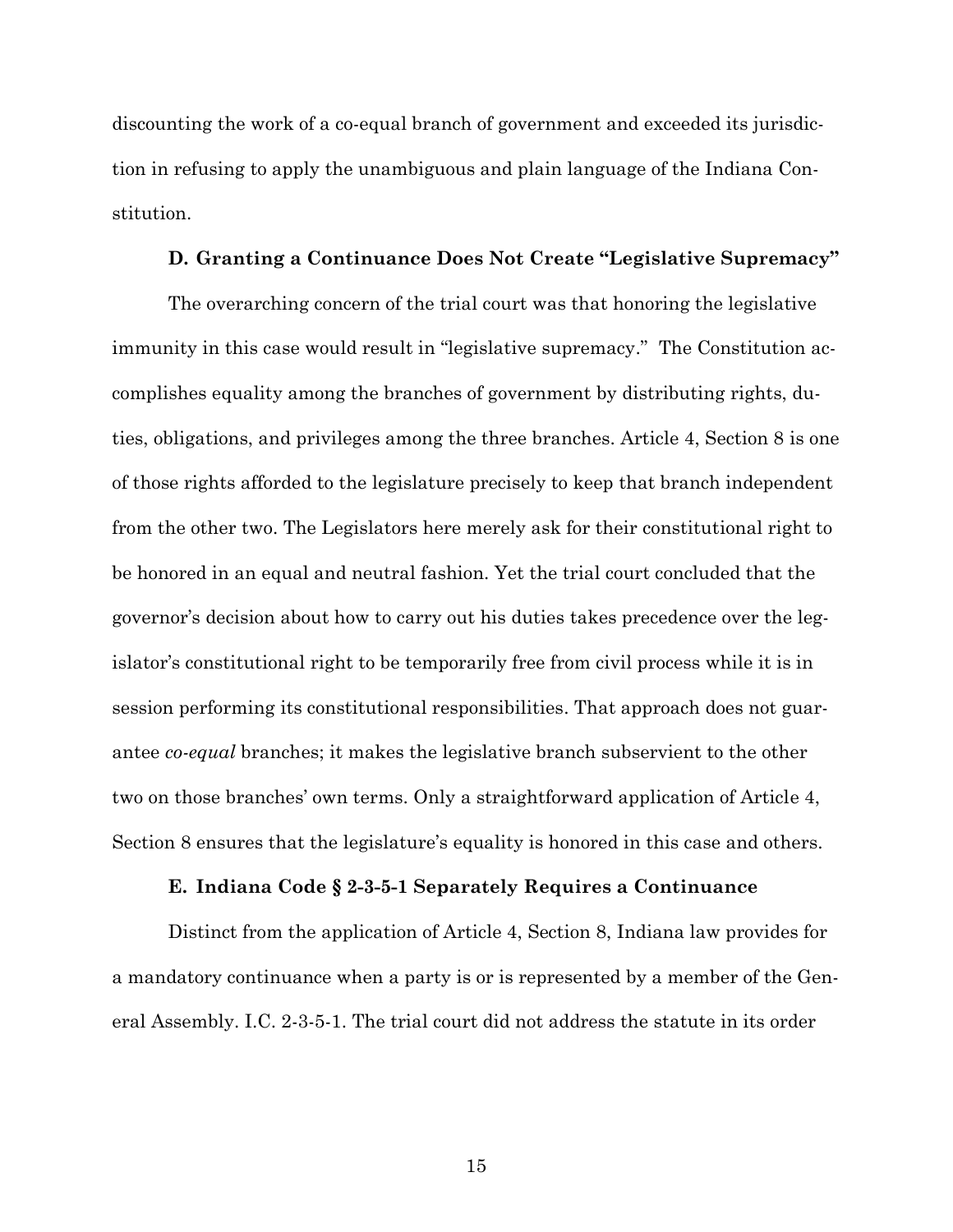even though it was straightforwardly raised and argued by Relators. This is surprising given the statute's imposition of a non-discretionary duty on the trial court to protect the legislature's interests by granting a continuance even if otherwise inconvenient for another party or the court itself.

This statute creates both a mandatory legal duty on Indiana's trial courts and creates an unambiguous legal right in certain persons to compel trial courts to perform that duty. *See Price v. Ind. Dep't of Child Servs.*, 80 N.E.3d 170, 175 (Ind. 2017). First, Indiana's trial courts "shall grant" a continuance until at least 30 days after the adjournment of the session of the General Assembly on the motion of a qualifying party. This imposes a legal obligation on the trial court to perform the specific ministerial act of continuing proceedings until 30 days after the adjournment of the General Assembly. Second, the statute creates a legal right in certain persons to compel the trial court perform this duty.

The statute applies "whenever" a party to a civil proceeding is, or is represented by, a member of the General Assembly. I.C. 2-3-5-1. If a qualifying party moves for a continuance, the court "shall grant such motion for continuance" to a date no earlier than 30 days after the session of the General Assembly in which the cause of action "has been set or rule has been made returnable" is adjourned. *Id.* In the underlying case, both of these conditions have been met, yet the trial court failed to act on its duty to grant the motion to continue. This Court should issue a writ of mandamus and prohibition directing the trial court to grant the legislators a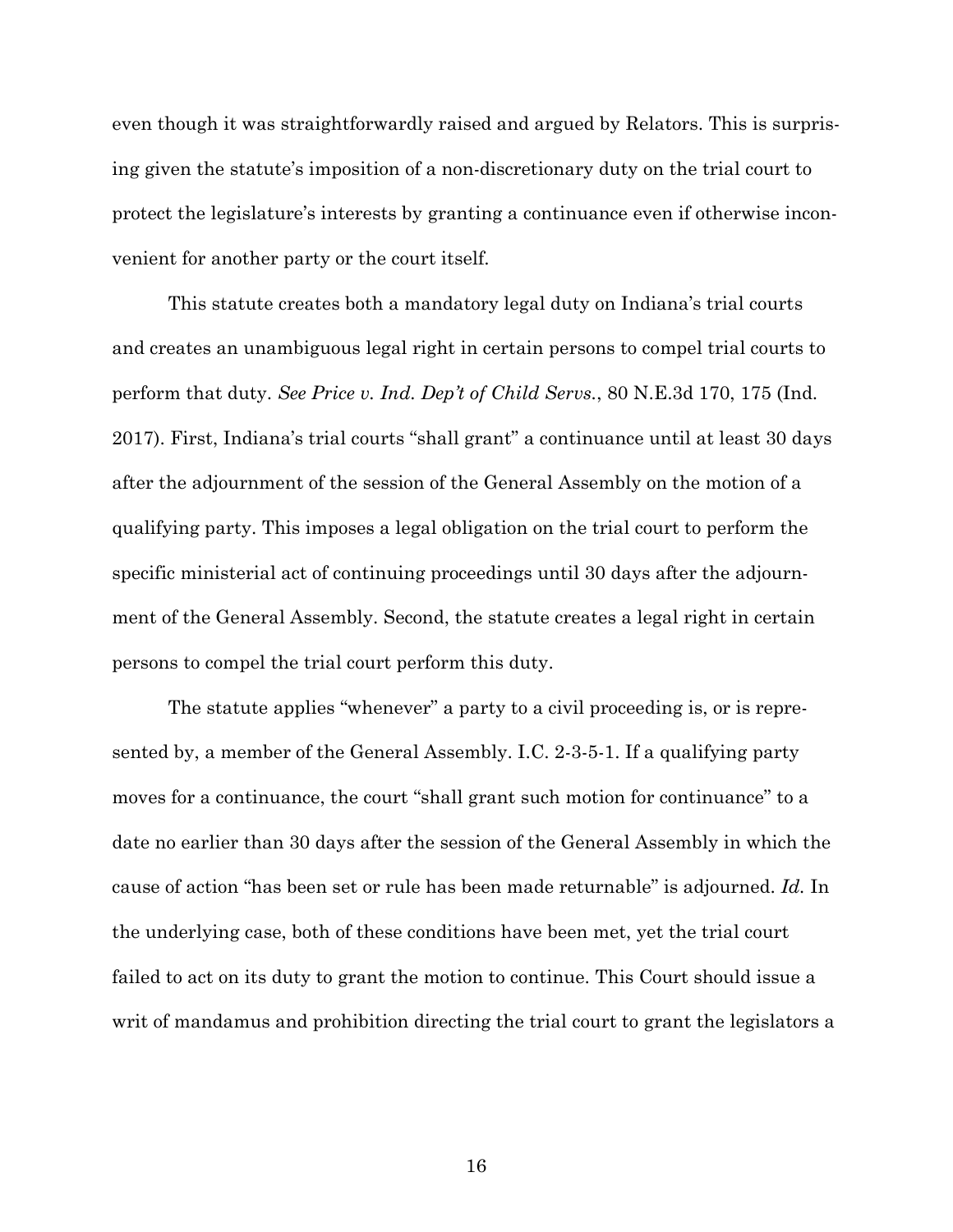continuance until at least 30 days after the General Assembly is no longer in session.

\* \* \*

Relators are defendants in the Governor's suit and are members of the General Assembly. The General Assembly is still in session. Both the Constitution and statute bar the trial court from exercising jurisdiction over Relators until at least 30 days after the General Assembly's session adjourns. *Id.* There is no other effective relief available; a writ of mandamus and prohibition should issue.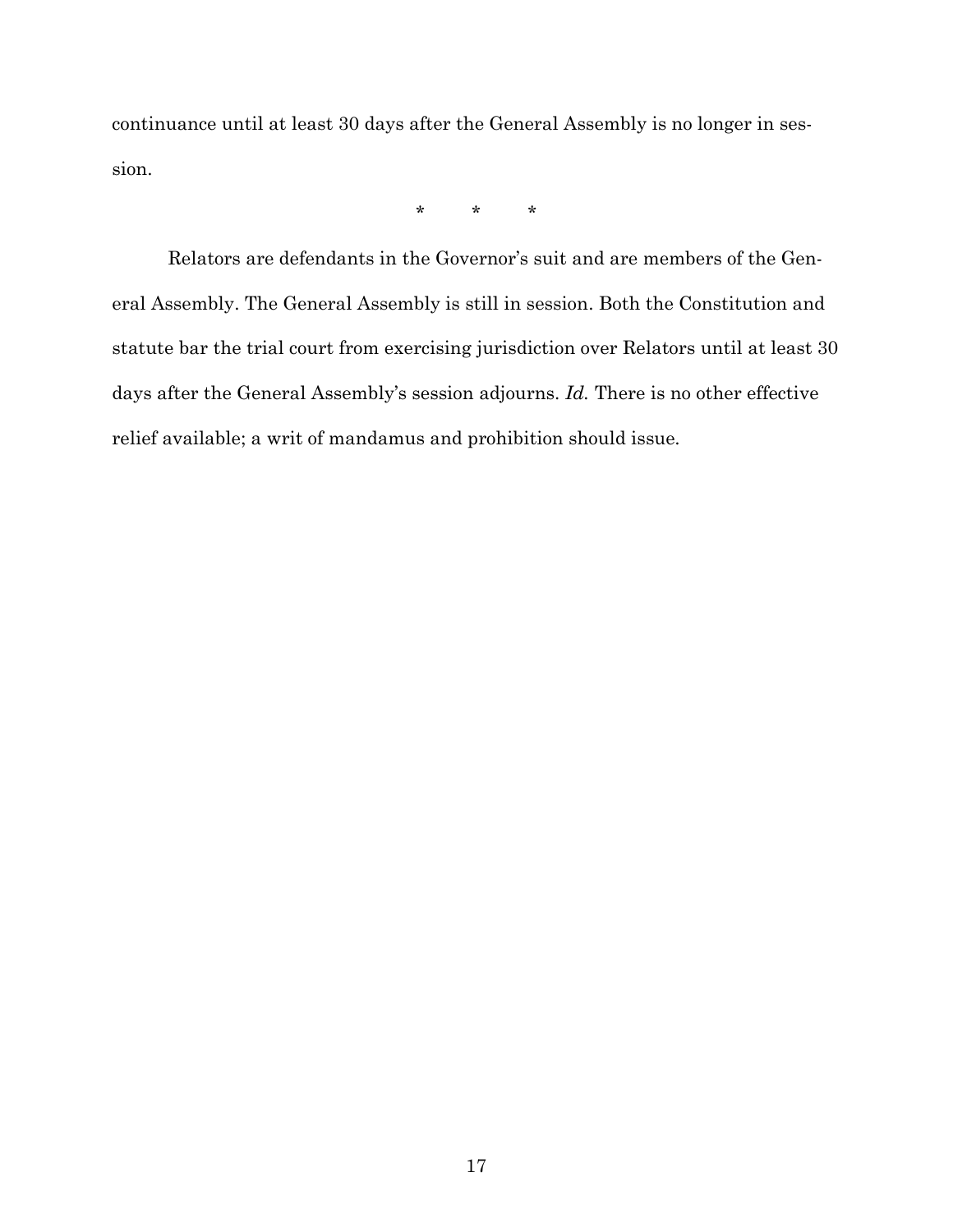# **CONCLUSION**

This Court should issue emergency and permanent writs of mandamus and

prohibition as requested by the petition.

Respectfully submitted,

THEODORE E. ROKITA Attorney General Attorney No. 18857-49

/s/ *Jefferson S. Garn* Jefferson S. Garn Section Chief, Admin. & Reg. Enf. Lit. Attorney No. 29921-49

/s/ *Kian Hudson* Kian Hudson Deputy Solicitor General Attorney No. 32829-02

### /s/ *Benjamin M.L. Jones*

Benjamin M.L. Jones Deputy Attorney General Attorney No. 29976-53

# /s/ *Julia C. Payne*

Julia C. Payne Deputy Attorney General Attorney No. 34728-53

OFFICE OF THE ATTORNEY GENERAL Indiana Government Center South, Fifth Floor 302 West Washington Street Indianapolis, Indiana 46204 (317) 232-6255 Tom.Fisher@atg.in.gov

Dated: July 26, 2021

/s/ *Thomas M. Fisher* Thomas M. Fisher Solicitor General Attorney No. 17949-49

/s/ *Stephen R. Creason* Stephen R. Creason Chief Counsel for Appeals Attorney No. 22208-49

/s/ *Patricia Orloff Erdmann* Patricia Orloff Erdmann Chief Counsel for Litigation Attorney No. 17664-49

/s/ *Aaron T. Craft* Aaron T. Craft Section Chief, Civil Appeals Attorney No. 29215-53